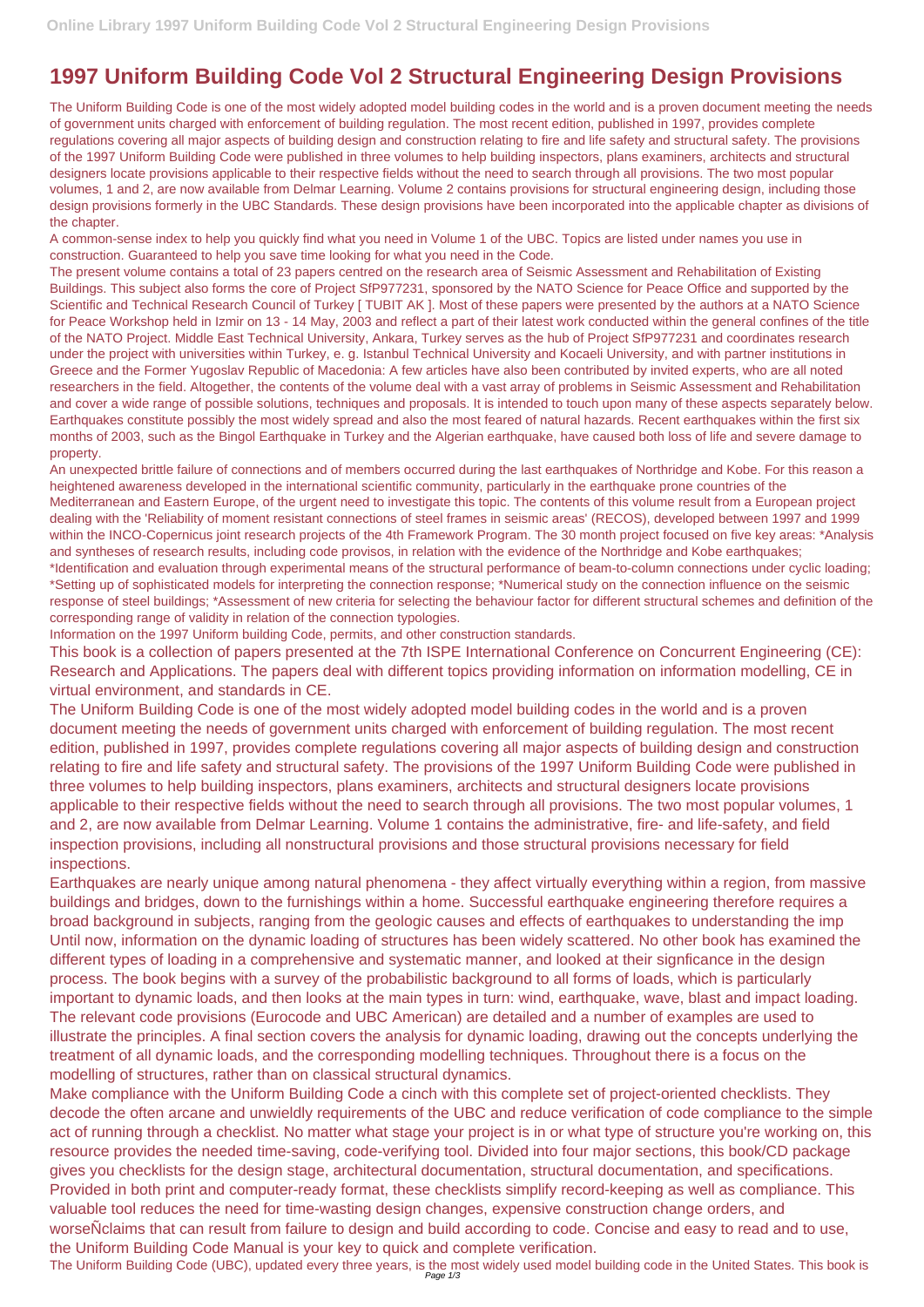a guide to understanding and implementing the new 1997 UBC, with particular emphasis to changes that have been adopted since the 1994 UBC guidelines.

Presenting a comprehensive overview of recent developments in the field of seismic resistant steel structures, this volume reports upon the latest progress in theoretical and experimental research into the area, and groups findings in the following key sections: · performance-based design of structures · structural integrity under exceptional loading · material and member behaviour · connections · global behaviour · moment resisting frames · passive and active control · strengthening and repairing · codification · design and application

Flammability Testing of Materials used in Construction, Transport, and Mining, Second Edition provides an authoritative guide to current best practice in ensuring fire-safe design. The book begins by discussing the fundamentals of flammability, measurement techniques, and the main types of fire tests for various applications. Building on this foundation, a group of chapters then reviews tests for key materials used in the building, transport, and mining sectors. There are chapters on wood products, external cladding, and sandwich panels as well as the flammability of walls and ceilings linings. Tests for upholstered furniture and mattresses, cables, and electrical appliances are also reviewed. A final group of chapters discusses fire tests for the transport sector, including those for railway passenger cars, aircraft, road and rail tunnels, ships, and submarines. There is also a chapter on tests for spontaneous ignition of solid materials. With its distinguished international team of contributors, Flammability Testing of Materials used in Construction, Transport, and Mining is an invaluable reference for fire safety, civil, chemical, mechanical, mining and transport engineers. In this revised edition, the latest information is provided on fire testing of products, systems, components, and materials used across these essential sectors, with all regulations and standards brought up to date. Relays all new developments in fire safety standards, regulations and performance requirements Covers a broad range of infrastructure sectors such as construction, transport, and mining Updated to include cutting-edge fire tests and the latest iteration of standards including ISO, ASTM, and EN

Challenges, Opportunities and Solutions in Structural Engineering and Construction addresses the latest developments in innovative and integrative technologies and solutions in structural engineering and construction, including: Concrete, masonry, steel and composite structures; Dynamic impact and earthquake engineering; Bridges and

The official codebook you'll need for constant reference. Here you'll find the safety and structural provisions you need to pass inspection and build to code. Hundreds of charts, tables, and equations help you see what the code requires. Published by the International Conference of Building Officials, this is the code currently adopted by most western states.

1997 Uniform Building CodeCraftsman Book Company

Vol. 1 covers administrative, fire and life safety, and field inspection provisions. Vol. 2 is on structural engineering and design provisions. Vol. 3 contains material, testing and installation standards.

While the weight of a structure constitutes a significant part of the cost, a minimum weight design is not necessarily the minimum cost design. Little attention in structural optimization has been paid to the cost optimization problem, particularly of realistic three-dimensional structures. Cost optimization is becoming a priority in all civil engineering projects, and the concept of Life-Cycle Costing is penetrating design, manufacturing and construction organizations. In this groundbreaking book the authors present novel computational models for cost optimization of large scale, realistic structures, subjected to the actual constraints of commonly used design codes. As the first book on the subject this book: Contains detailed step-by-step algorithms Focuses on novel computing techniques such as genetic algorithms, fuzzy logic, and parallel computing Covers both Allowable Stress Design (ASD) and Load and Resistance Factor Design (LRFD) codes Includes realistic design examples covering large-scale, high-rise building structures Presents computational models that enable substantial cost savings in the design of structures Fully automated structural design and cost optimization is where large-scale design technology is heading, thus Cost Optimization of Structures: Fuzzy Logic, Genetic Algorithms, and Parallel Computing will be of great interest to civil and structural engineers, mechanical engineers, structural design software developers, and architectural engineers involved in the design of structures and life-cycle cost optimisation. It is also a pioneering text for graduate students and researchers working in building design and structural optimization. A brief summary of the history of seismic design as given in chapter 1, indicates that initially design was purely based on strength or force considerations. When the importance of displacement, however, became better appreciated, it was attempted to modify the existing forcebased approach in order to include considerations of displacement, rather than to totally reconsider the procedure on a more rational basis. In the last decade, then, several researchers started pointing out this inconsistency, proposing displacement-based approaches for earthquake engineering evaluation and design, with the aim of providing improved reliability in the engineering process by more directly relating computed response and expected structural performance. The main objective of this report is to summarize, critically review and compare the displacement - based approaches proposed in the literature, thus favouring code implementation and practical use of rational and reliable methods. Chapter 2 Seismic performance and design objectives of this report introduces concepts of performance levels, seismic hazard representation, and the coupling of performance and hazard to define performance objectives. In fact, for displacement analysis to be relevant in the context of performance-based design, the structural engineer must select appropriate performance levels and seismic loadings. A critical review of some engineering limit states appropriate to the different performance levels is therefore proposed. In chapter 3 Conceptual basis for displacement-based earthquake resistant design, the fundamental principles associated with displacement of the ground during an earthquake and the effects, in terms of displacement, in the structure, are reviewed. The historical development guides the presentation with a review of general linear and nonlinear structural dynamics principles, general approaches to estimate displacement, for both ground and structure, and finally a general presentation of the means to measure and judge the appropriateness of the displacements of the structure in section. Chapter 4 Approaches and procedures for displacement-based design can be somehow considered the fundamental part of the report, since a critical summary of the displacement - based approaches proposed by different researchers is presented there. Displacement - based design may require specific characterization of the input ground motion, a topic addressed in Chapter 5 Seismic input. In general, various pertinent definitions of input motion for non-code format analysis are included, while peak ground parameters necessary for code base shear equations are only addressed as needed for the definition of motion for analysis. Chapter 6 Displacement capacity of members and systems addresses the fundamental problem of evaluating the inelastic displacement capacity of reinforced concrete members and realistic values of their effective cracked stiffness at yielding, including effects of shear and inclined cracking, anchorage slip, bar buckling and of load cycling. In Chapter 7 Application and evaluation of displacement-based approaches, some of the many different displacement based design procedures briefly introduced in Chapter 4 are applied to various case studies, identifying and discussing the difficulties a designer may encounter when trying to use displacement based design. Results for five different case studies designed in accordance with eight different displacement based design methods are presented. Although in general case studies are considered a useful but marginal part of a state of the art document, in this case it has to be noted that chapter 7 is possibly the most innovative and fundamental part of the whole report. The conclusions of chapter 7 are the fundamental and essential conclusions of the document and allow foreseeing a bright future for displacement - based design approaches. The state-of-art report has been elaborated over a period of 4 years by Task Group 7.2 Displacement-based design and assessment of fib Commission 7Seismic design, a truly international team of experts, representing the expertise and experience of all the important seismic regions of the world. In October 2002 the final draft of the Bulletin was presented to the public during the 1st fibCongress in Osaka. It was also there that it was approved by fib Commission 7Seismic Design. Shallow Foundations: Discussions and Problem Solving is written for civil engineers and all civil engineering students taking courses in soil